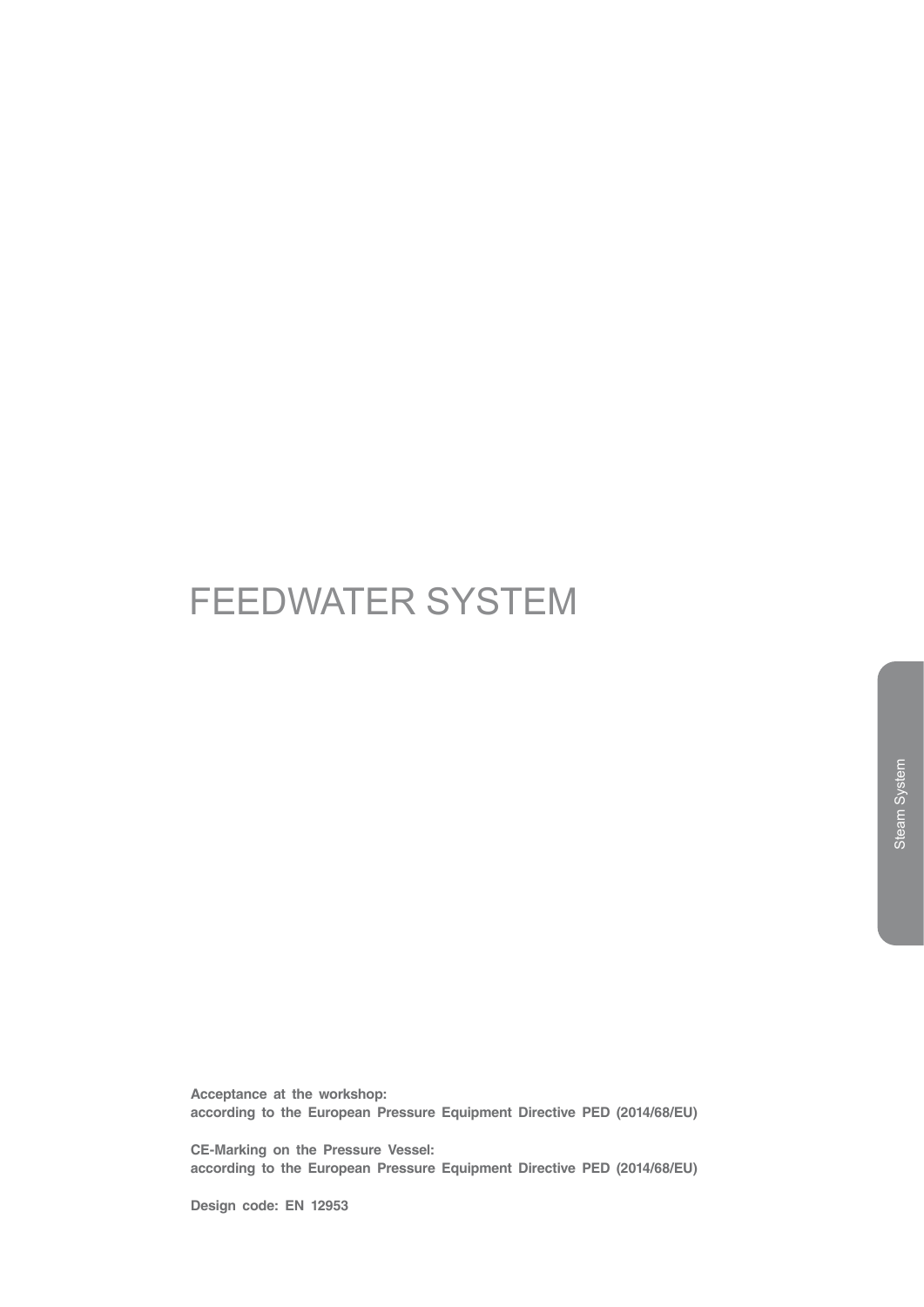### Designation of the feedwater system

One of tasks at steam system is the selection of a feedwater system selection and its components calculation form one of tasks at steam system designing.

To ensure ease of design, ENTROPIE company, based on many years of steam systems operation experience, is ready to offer its partners solutions for feedwater systems selection for TT200 steam boilers.

Upon request, our specialists will select the feedwater system based on initial data:

- deaeration plant and its connection piping, selection;
- feedwater pumping module selection;
- feedwater module selection.

Examples of most versatile feedwater systems are presented below.

### Composition of the feedwater system with recirculation line:

- deaeration plant (ETM);
- control module with discharge line (ERM-R FW);
- feedwater pumps module (EPM);
- pumps power distribution switchboard.

The boiler is fed by a three-way feedwater control valve provided with a discharge line. Control is performed

based on the feedback from the level transducer nstalled in the boiler.

At feedwater supply valve closure the discharge line opens to provide water circulation through the deaerator. Forced shutdown of the pump is provided when the permissible recirculation time is exceeded.

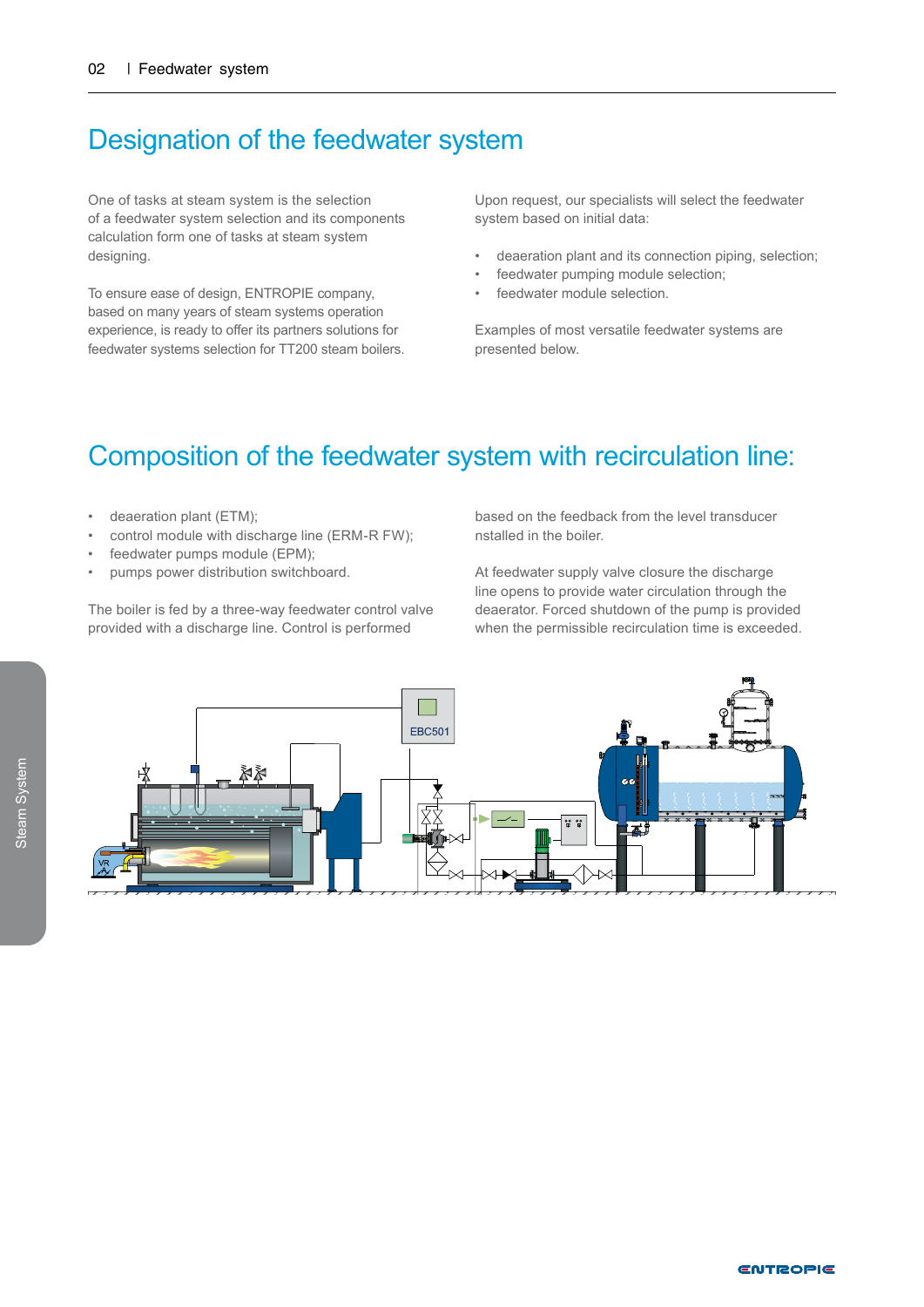## Feedwater system components with frequency regulation automatics:

- deaeration plant (ETM);
- control module (ERM FW);
- feedwater pumps module (EPM);
- power distribution switchboard with pumps frequency regulation.

The pumping module equipped with a frequency converter maintains specified pressure (usually this is the working pressure plus excess allowance) upflow to the control valve. Frequency control is performed as per the PID-law and is realized with the aid of the frequency converter based on the pressure transducer feedback.

Make-up valve is operated according to the PID law in the three-position mode based on the boiler level transmitter feedback.



# Feedwater system components ERM regulation module



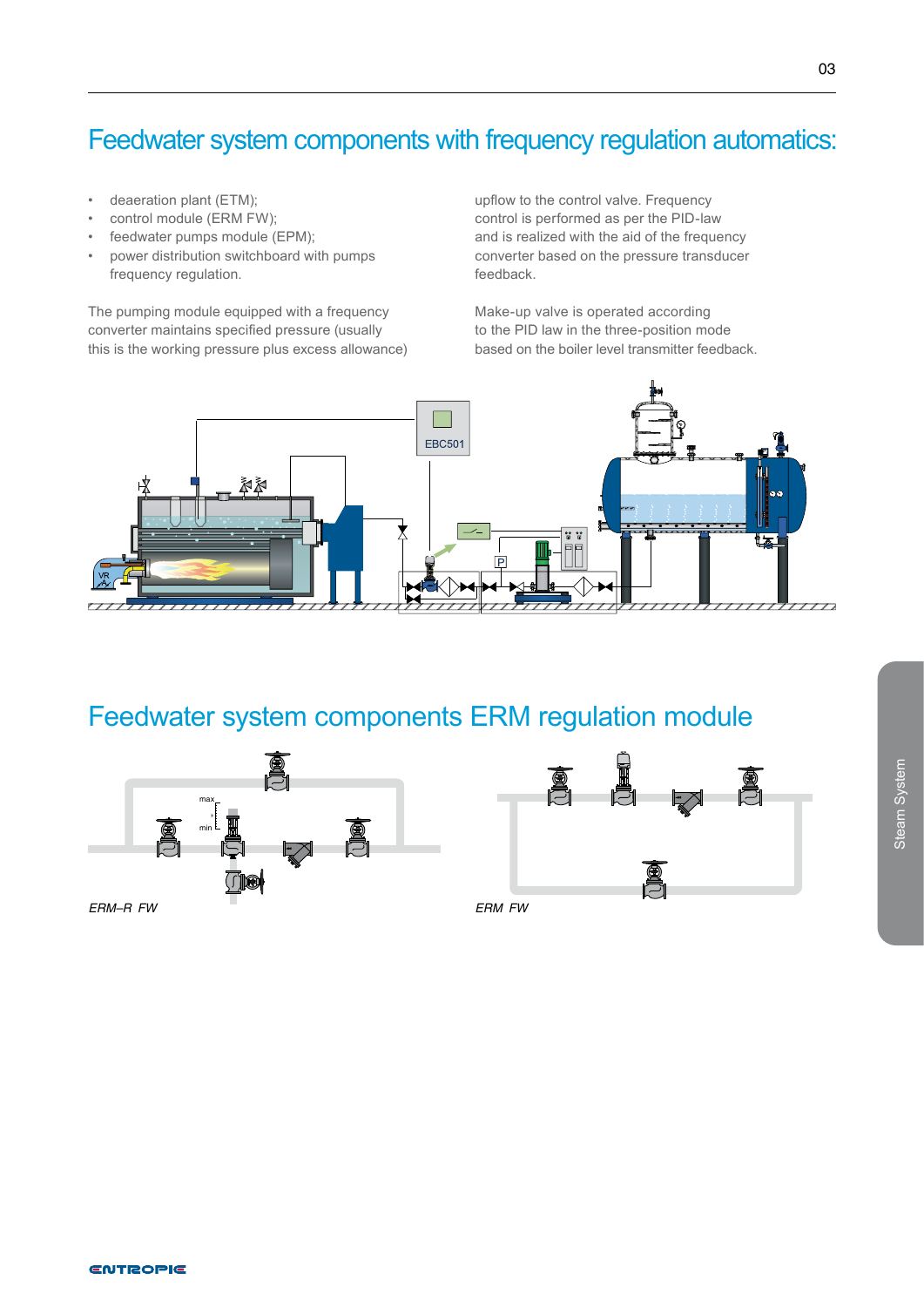Control module is the main component of the boiler feedwater system. For ease of design, control modules are selected individually for each steam boiler.

Control module consists of the following main components:

- control valve;
- shutoff valves;
- filter.

The highest efficiency of the feedwater system is achieved by the combined use of two pre-matched

#### **The control module is marked as follows:**

systems consisting of the control module (ERM) and the feedwater pump module (EPM).

#### **Advantages:**

- enhancing steam boiler economizer efficiency;
- ensuring supplies of minimum water amounts required for feedwater pumps cooling;
- maintaining constant water level in the boiler;
- reducing the number of pumps starts.



Flow rate/pressure

FW — for the steam boiler feedwater system. Absence of appurtenance indication means common industrial application.

Availability of the recirculation line

#### Feedwater system components. Feedwater pumps

Feedwater devices shall be selected by an organization specializing in boiler houses design to ensure reliable and safe boiler operation in all modes, including emergency shutdowns.

Pressure created by the pump shall ensure water supply into the boiler at operating pressure downflow the boiler with account for the hydrostatic head and pressure

losses in the boiler circuit, in the control device and in the feedwater train.

The supply from feedwater devices shall be defined based on boilers rated steam-generating capacity with account for the flow rate of water for continuous or periodic blowdown and the potential for water or steam loss.